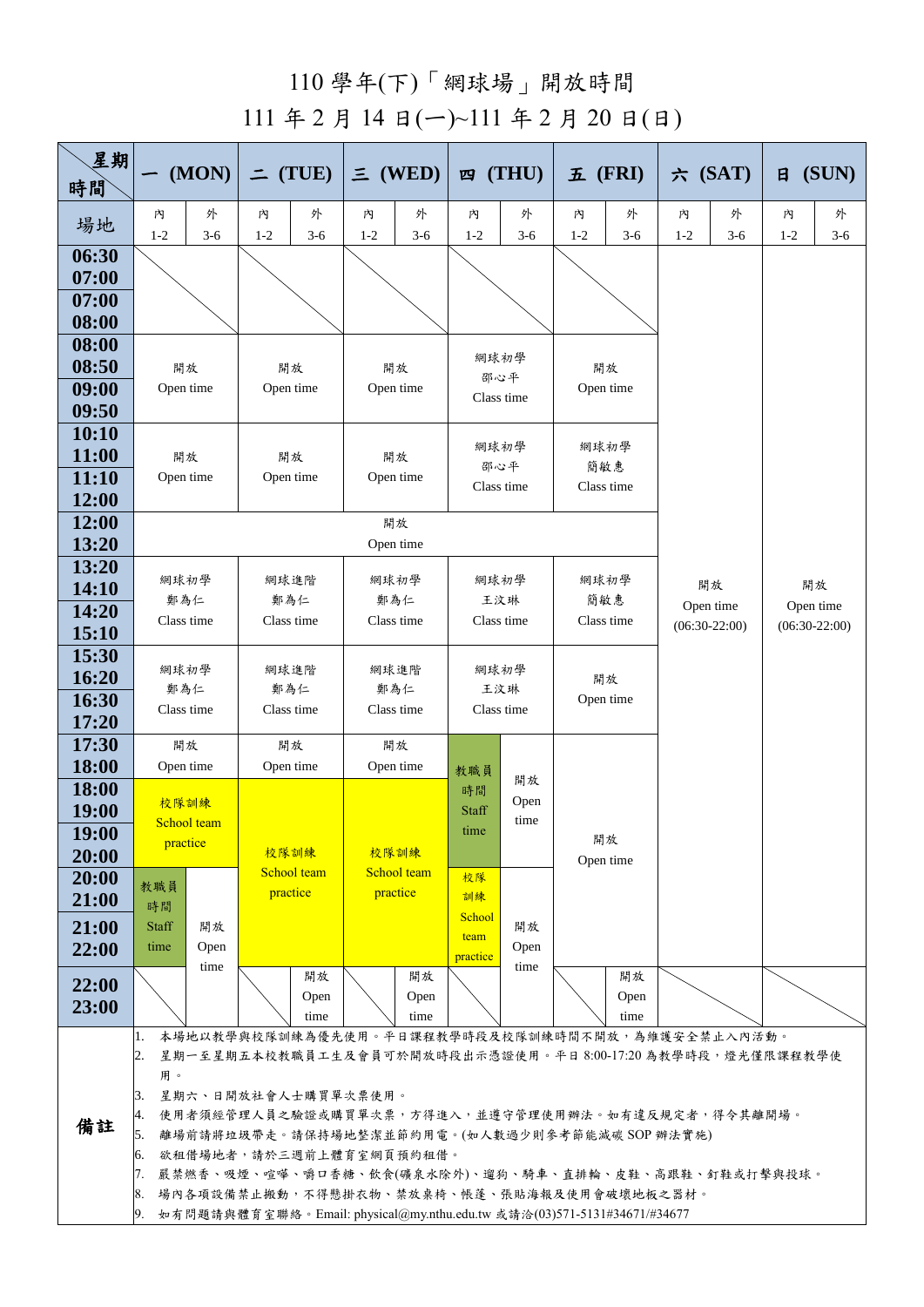110 學年(下)「網球場」開放時間

111 年 2 月 21 日(ㄧ)~111 年 2 月 28 日(一)

#### 室內場地施工不開放

| 星期<br>時間                     |                                                                                                                                                                                                                                                                                                                                                                                                   | $(MON)$ $\vert$ $\sim$ (TUE) $\vert \equiv$ (WED)                       |                              | 四 $(THU)$                  | $\mathbf{L}$ (FRI)         | $ \star$ (SAT)             | (SUN)<br>$\blacksquare$      |  |  |  |  |
|------------------------------|---------------------------------------------------------------------------------------------------------------------------------------------------------------------------------------------------------------------------------------------------------------------------------------------------------------------------------------------------------------------------------------------------|-------------------------------------------------------------------------|------------------------------|----------------------------|----------------------------|----------------------------|------------------------------|--|--|--|--|
| 場地                           | 外<br>内<br>$1 - 2$<br>$3-6$                                                                                                                                                                                                                                                                                                                                                                        | 内<br>外<br>$1 - 2$<br>$3-6$                                              | 外<br>內<br>$1 - 2$<br>$3 - 6$ | 外<br>内<br>$1 - 2$<br>$3-6$ | 外<br>內<br>$1 - 2$<br>$3-6$ | 外<br>內<br>$1 - 2$<br>$3-6$ | 外<br>內<br>$1 - 2$<br>$3 - 6$ |  |  |  |  |
| 06:30<br>07:00               |                                                                                                                                                                                                                                                                                                                                                                                                   |                                                                         |                              |                            |                            |                            |                              |  |  |  |  |
| 07:00                        |                                                                                                                                                                                                                                                                                                                                                                                                   |                                                                         |                              |                            |                            |                            |                              |  |  |  |  |
| 08:00                        |                                                                                                                                                                                                                                                                                                                                                                                                   |                                                                         |                              |                            |                            |                            |                              |  |  |  |  |
| 08:00                        |                                                                                                                                                                                                                                                                                                                                                                                                   |                                                                         |                              |                            |                            |                            |                              |  |  |  |  |
| 08:50                        |                                                                                                                                                                                                                                                                                                                                                                                                   |                                                                         |                              |                            | 開放                         |                            |                              |  |  |  |  |
| 09:00                        |                                                                                                                                                                                                                                                                                                                                                                                                   |                                                                         |                              | 網球初學                       | Open time                  |                            |                              |  |  |  |  |
| 09:50                        |                                                                                                                                                                                                                                                                                                                                                                                                   |                                                                         |                              | 邵心平                        |                            |                            |                              |  |  |  |  |
| 10:10<br><b>11:00</b>        | 開放 Open<br>time                                                                                                                                                                                                                                                                                                                                                                                   | 開放 Open<br>time                                                         | 開放 Open<br>time              | Class time                 | 網球初學                       |                            |                              |  |  |  |  |
| 11:10                        |                                                                                                                                                                                                                                                                                                                                                                                                   |                                                                         |                              |                            | 簡敏惠                        |                            |                              |  |  |  |  |
| 12:00                        |                                                                                                                                                                                                                                                                                                                                                                                                   |                                                                         |                              |                            | Class time                 | 開放                         |                              |  |  |  |  |
| <b>12:00</b>                 |                                                                                                                                                                                                                                                                                                                                                                                                   |                                                                         |                              | 開放 Open                    | 開放 Open                    | Open time                  | 開放                           |  |  |  |  |
| 13:20                        |                                                                                                                                                                                                                                                                                                                                                                                                   |                                                                         |                              | time                       | time                       | $(06:30 -$                 | Open time                    |  |  |  |  |
| <b>13:20</b><br><b>14:10</b> |                                                                                                                                                                                                                                                                                                                                                                                                   |                                                                         | 網球初學                         |                            | 網球初學                       | 22:00                      | $(06:30 -$<br>22:00          |  |  |  |  |
| 14:20                        |                                                                                                                                                                                                                                                                                                                                                                                                   |                                                                         | 鄭為仁                          |                            | 簡敏惠                        |                            |                              |  |  |  |  |
| 15:10                        | 網球初學                                                                                                                                                                                                                                                                                                                                                                                              | 網球進階                                                                    | Class time                   | 網球初學                       | Class time                 |                            |                              |  |  |  |  |
| 15:30                        | 鄭為仁<br>Class time                                                                                                                                                                                                                                                                                                                                                                                 | 鄭為仁<br>Class time                                                       |                              | 王汶琳<br>Class time          |                            |                            |                              |  |  |  |  |
| 16:20                        |                                                                                                                                                                                                                                                                                                                                                                                                   |                                                                         | 網球進階<br>鄭為仁                  |                            | 開放 Open                    |                            |                              |  |  |  |  |
| 16:30                        |                                                                                                                                                                                                                                                                                                                                                                                                   |                                                                         | Class time                   |                            | time                       |                            |                              |  |  |  |  |
| 17:20<br><b>17:30</b>        | 開放 Open                                                                                                                                                                                                                                                                                                                                                                                           | 開放 Open                                                                 | 開放 Open                      |                            |                            |                            |                              |  |  |  |  |
| 18:00                        | time                                                                                                                                                                                                                                                                                                                                                                                              | time                                                                    | time                         |                            |                            |                            |                              |  |  |  |  |
| <b>18:00</b>                 | 校隊訓練                                                                                                                                                                                                                                                                                                                                                                                              |                                                                         |                              |                            |                            |                            |                              |  |  |  |  |
| <b>19:00</b>                 | School                                                                                                                                                                                                                                                                                                                                                                                            |                                                                         |                              |                            |                            |                            |                              |  |  |  |  |
| <b>19:00</b>                 | team                                                                                                                                                                                                                                                                                                                                                                                              | 校隊訓練                                                                    | 校隊訓練                         |                            |                            |                            |                              |  |  |  |  |
| 20:00                        | practice                                                                                                                                                                                                                                                                                                                                                                                          | School                                                                  | School                       | 開放 Open<br>time            | 開放 Open<br>time            |                            |                              |  |  |  |  |
| 20:00<br>21:00               |                                                                                                                                                                                                                                                                                                                                                                                                   | team<br>practice                                                        | team<br>practice             |                            |                            |                            |                              |  |  |  |  |
| 21:00                        | 開放 Open                                                                                                                                                                                                                                                                                                                                                                                           |                                                                         |                              |                            |                            |                            |                              |  |  |  |  |
| 22:00                        | time                                                                                                                                                                                                                                                                                                                                                                                              |                                                                         |                              |                            |                            |                            |                              |  |  |  |  |
| 22:00                        |                                                                                                                                                                                                                                                                                                                                                                                                   | 開放 Open                                                                 | 開放 Open                      |                            |                            |                            |                              |  |  |  |  |
| 23:00                        |                                                                                                                                                                                                                                                                                                                                                                                                   | time                                                                    | time                         |                            |                            |                            |                              |  |  |  |  |
| 備註                           | 本場地以教學與校隊訓練為優先使用。平日課程教學時段及校隊訓練時間不開放,為維護安全禁止入內活動。<br>星期一至星期日開放時間限本校教職員工生憑證使用。平日8:00-17:20為教學時段,燈光僅限課程教學使用。<br>2.<br>3.<br>使用者須經管理人員之驗證或購買單次票,方得進入,並遵守管理使用辦法。如有違反規定者,得令其離開場。<br>離場前請將垃圾帶走。請保持場地整潔並節約用電。(如人數過少則參考節能減碳 SOP 辦法實施)<br>4.<br>欲租借場地者,請於三週前上體育室網頁預約租借。<br>5.<br>嚴禁燃香、吸煙、喧嘩、嚼口香糖、飲食(礦泉水除外)、遛狗、騎車、直排輪、皮鞋、高跟鞋、釘鞋或打擊與投球。<br>$\mathbf{b}$ .<br>場內各項設備禁止搬動,不得懸掛衣物、禁放桌椅、帳蓬、張貼海報及使用會破壞地板之器材。<br>7. |                                                                         |                              |                            |                            |                            |                              |  |  |  |  |
|                              | 8.                                                                                                                                                                                                                                                                                                                                                                                                | 如有問題請與體育室聯絡。Email: physical@my.nthu.edu.tw 或請洽(03)571-5131#34671/#34677 |                              |                            |                            |                            |                              |  |  |  |  |